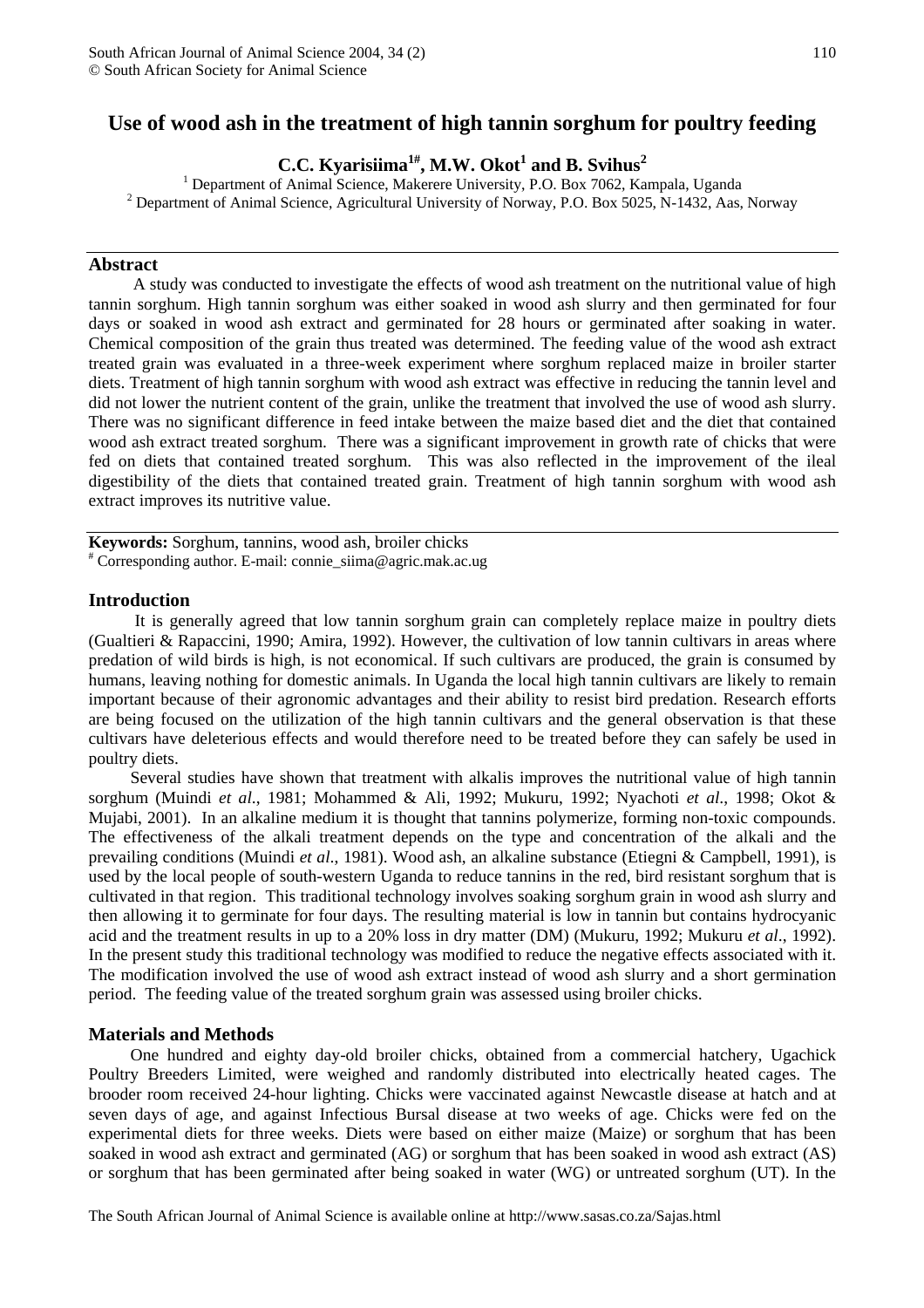last week of the experiment, the chicks were fed on marked diets. Titanium dioxide was added at the rate of five grams per kilogram as a dietary marker (Short *et al*., 1996). At the end of the experiment, eight birds per replicate were killed by cervical dislocation. Each bird was dissected to reveal the lower gastro-intestinal tract. The section between the Meckel's diverticulum and the ileo-caeco-colic junction was excised and the ileal digesta gently squeezed into a small pyrex glass beaker. For each replicate, digesta from four birds of the same sex were pooled. The digesta were then dried in a force-air oven at 105 °C overnight, ground in a kitchen coffee mill and analyzed to determine DM, starch and crude protein (CP) digestibility (Svihus *et al*., 1997). Determination of titanium dioxide was according to the method of Short *et al.* (1996).

The high tannin sorghum grain, a local red cultivar, was obtained in two consecutive seasons from farmers in Kabale district in south-western Uganda. The same farmers prepared the traditionally treated sorghum grain from which samples for laboratory analysis were obtained. The rest of the experimental work was conducted at Makerere University Agricultural Research Institute, Kabanyolo (MUARIK). Two hundred kilograms of sorghum grain were subjected to treatment with wood ash extract. The ash extract was obtained by mixing hard wood ash, collected from the Institute kitchen, with tap water in plastic buckets at the rate of 1 kg ash to 20 L of water. The mixture was stirred for five minutes and left to stand overnight. The resulting supernatant was carefully removed and filtered through cotton cloth. The pH of the ash extract was 11.8. Sorghum grain was soaked either in tap water or wood ash extract at the rate of 1 kg grain to 2 L of soaking medium for 12 hours. Some of the grain that was soaked in wood ash extract was dried in the sun. The rest of the treated grain was allowed to germinate. The germination treatment was done by spreading the soaked grain on freshly cut banana leaves in a room (26 °C) and then covering it with a layer of fresh banana leaves to preserve moisture for 28 hours. The relatively short germination period was aimed at minimizing loss of DM and preventing the accumulation of hydrocyanic acid. Treated grain was dried in the sun to a moisture content of 11%. This time schedule fits in well with the day-to-day work routine of the local communities.

|                                                                                                                                                   | $Diets^1$ |                |      |      |                             |  |  |  |
|---------------------------------------------------------------------------------------------------------------------------------------------------|-----------|----------------|------|------|-----------------------------|--|--|--|
|                                                                                                                                                   | Maize     | AG             | AS   | WG   | <b>UT</b>                   |  |  |  |
| <b>Ingredient</b> (g/kg)                                                                                                                          |           |                |      |      |                             |  |  |  |
| Maize                                                                                                                                             | 500       |                |      |      |                             |  |  |  |
| Sorghum                                                                                                                                           |           | 500            | 500  | 500  | 500                         |  |  |  |
| Soyabean meal                                                                                                                                     | 408       | 408            | 408  | 408  | 408                         |  |  |  |
| Fish meal                                                                                                                                         | 50        | 50             | 50   | 50   | 50                          |  |  |  |
| DL-Methionine                                                                                                                                     | 2         | $\overline{c}$ | 2    | 2    | 2                           |  |  |  |
| Oyster shells                                                                                                                                     | 25        | 25             | 25   | 25   | 25                          |  |  |  |
| Bone ash                                                                                                                                          | 7         | 7              | 7    | 7    | 7                           |  |  |  |
| Sodium chloride                                                                                                                                   | 3         | 3              | 3    | 3    | $\ensuremath{\mathfrak{Z}}$ |  |  |  |
| Vitamin-mineral premix $2$                                                                                                                        | 5         | 5              | 5    | 5    | 5                           |  |  |  |
| Nutrient composition (g/kg unless otherwise stated)                                                                                               |           |                |      |      |                             |  |  |  |
| Metabolisable energy (MJ/kg)                                                                                                                      | 13.3      | 13.2           | 13.1 | 13.1 | 13.1                        |  |  |  |
| Crude protein                                                                                                                                     | 237       | 235            | 232  | 233  | 232                         |  |  |  |
| Methionine                                                                                                                                        | 5.4       | 5.0            | 5.0  | 5.0  | 5.0                         |  |  |  |
| Lysine                                                                                                                                            | 11.2      | 11.2           | 11.2 | 11.2 | 11.2                        |  |  |  |
| Calcium                                                                                                                                           | 8.5       | 11.0           | 12.1 | 11.2 | 11.2                        |  |  |  |
| Total phosphorus                                                                                                                                  | 5.6       | 5.8            | 5.8  | 5.9  | 5.9                         |  |  |  |
| Tannins (mg catechin/100 g grain)                                                                                                                 | 0.00      | 0.12           | 1.55 | 3.20 | 4.13                        |  |  |  |
| <sup>1</sup> Treatments given to sorghum grain: $\overline{AG}$ = soaked in wood ash extract and germinated; $\overline{AS}$ = soaked in wood ash |           |                |      |      |                             |  |  |  |

**Table 1** Composition of experimental diets (dry matter basis)

extract; WG = soaked in water and germinated; UT = untreated<br><sup>2</sup> Provided per kg diet: Vitamin A - 12500 IU; vitamin D3 - 2500 IU; vitamin E - 20 IU; vitamin K<sub>3</sub> - 3.0 mg; vitamin

 $B_1$  - 1.0 mg; vitamin  $B_2$  - 5.0 mg; vitamin  $B_6$  - 1.0 mg; vitamin  $B_{12}$  - 0.05 mg; nicotinic acid - 11.25 mg; calcium pantothenate - 6.0 mg; choline - 0.1 mg; manganese - 75 mg; iron - 37.5 mg; zinc - 62 mg; copper - 6.0 mg; iodine - 1.0 mg; selenium - 0.12 mg

The South African Journal of Animal Science is available online at http://www.sasas.co.za/Sajas.html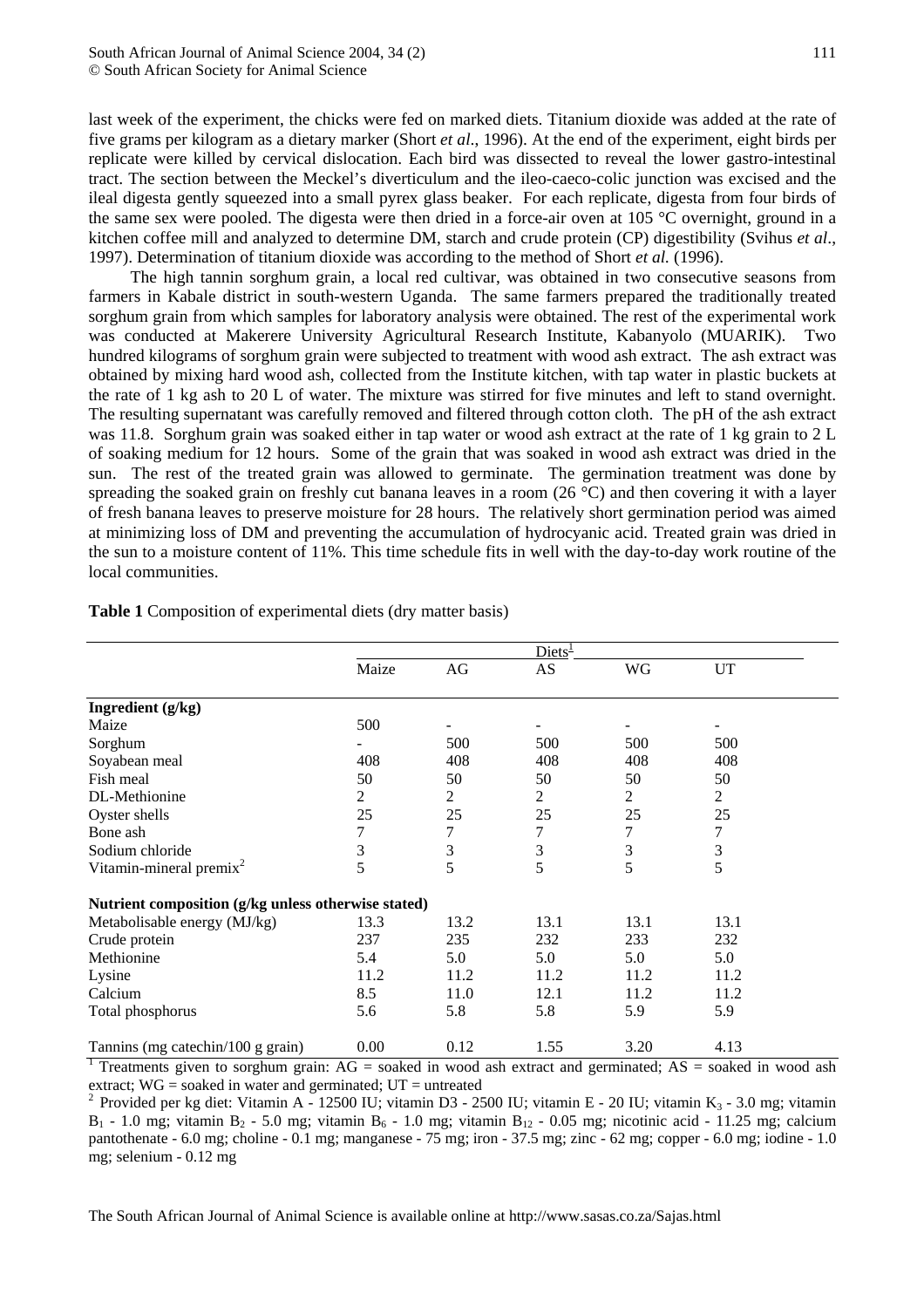Samples of the treated and untreated sorghum grain were ground in a laboratory mill and analyzed for DM, ash, ether extract (EE), CP (Kjedahl N x 6.25) and crude fibre (CF), using standard methods (AOAC, 1990). Total phosphorus and calcium concentrations were determined after wet ashing (AOAC, 1990). Tannins in the sorghum grain were determined using the vanillin assay (Price *et al*., 1978). The amino acid composition of the grain was analyzed at the Agricultural University of Norway, by a chromatographic method, with a Biochrom 20 Amino Acid Analyzer (Phamacia Biotec Scientific Software, Inc., USA).

A completely randomized design was adopted with three replicates per diet. Each replicate had 12 chicks. Chicks in each replicate were group fed. Feed and water were provided *ad libitum*. Chicks were individually weighed at the start of the experiment and at the end of each week for three weeks. All feed provided was weighed and feed consumption for each replicate was determined weekly. Mortality was recorded as it occurred. Data on body weight gain, feed intake, feed efficiency and nutrient digestibility were subjected to Analysis of Variance using the procedures of the Statistical Analysis System (SAS, 1990). Means were compared using the Least Significant Differences ( $P < 0.05$ ).

In the feeding experiment, diets were formulated with treated or untreated sorghum grain replacing maize in broiler starter rations. The composition of the experimental diets is shown in Table 1.

**Table 2** Proximate composition, calcium, phosphorus and tannin concentrations of treated and untreated high tannin sorghum (g/kg of dry matter). Standard deviations of the means are indicated in parentheses

|                                                                                                                                 | Treatments <sup>±</sup> |            |            |            |            |  |  |
|---------------------------------------------------------------------------------------------------------------------------------|-------------------------|------------|------------|------------|------------|--|--|
|                                                                                                                                 | TT                      | AG         | AS         | WG         | UT         |  |  |
|                                                                                                                                 |                         |            |            |            |            |  |  |
| Crude protein                                                                                                                   | 98(4)                   | 91(2)      | 90(2)      | 91(3)      | 90(2)      |  |  |
| Crude fibre                                                                                                                     | 10(0.2)                 | 12(1)      | 15(0.8)    | 20(1.1)    | 20(1)      |  |  |
| Ether extract                                                                                                                   | 30(2)                   | 34(4)      | 35(4)      | 35(2)      | 35(3)      |  |  |
| Ash                                                                                                                             | 31 (10)                 | 19(1)      | 20(2)      | 19(0.5)    | 20(2)      |  |  |
| Calcium                                                                                                                         | 1.6(0.2)                | 0.6(0.05)  | 0.6(0.3)   | 0.4(0.1)   | 0.4(0.3)   |  |  |
| Phosphorus                                                                                                                      | 2.5(0.5)                | 2.6(0.6)   | 2.5(0.3)   | 2.6(0.2)   | 2.7(0.4)   |  |  |
| Dry matter loss                                                                                                                 | 190(21)                 | 70 (12)    | 40(1)      | 80(15)     |            |  |  |
| Tannins (mg catechin/100 g grain)                                                                                               | 0.40(0.007)             | 1.24(0.09) | 3.10(0.12) | 6.51(0.45) | 8.27(0.56) |  |  |
| <sup>1</sup> Treatments given to sorghum grain: $TT =$ traditionally treated; $AG =$ soaked in wood ash extract and germinated; |                         |            |            |            |            |  |  |

 $AS =$  soaked in wood ash extract;  $WG =$  soaked in water and germinated;  $UT =$  untreated

#### **Results and Discussion**

The results of the proximate composition, calcium, phosphorus and tannin concentrations of the untreated and treated sorghum grain are shown in Table 2.

There was a slight increase in CP content of sorghum resulting from the germination treatment. This increase in CP was up to eight percent in the case of the traditionally treated sorghum. This could be attributed to loss of DM that occurred during germination. Treatments where sorghum grain was germinated for 28 hours resulted in a DM loss of seven to eight percent whereas the traditional treatment caused about a 19% loss in DM. Dry matter losses that occur during germination are mainly due to the reduction in the carbohydrate fraction of the grain (Chavan *et al*., 1981), caused by increased respiration of the seed/seedling. There was a decrease in CF content of the grain that was subjected to wood ash treatment, probably due to the alkali treatment. Ash content of the traditionally treated sorghum was about 50% more than that of the untreated grain. This was consistent with findings of Mukuru (1992), indicating that the grain contained wood ash residues, since the treatment involved the use of ash slurry as opposed to ash extract. The relatively high calcium content of this grain was consistent with the high ash content. When compared with the traditional technology, treating the grain with wood ash extract did not cause significant changes in the proximate composition of the grain. The traditionally treated sorghum was almost free of assayable tannins.

There was a 62% reduction in tannins when the grain was soaked in wood ash extract. Germination following treatment with wood ash extract caused up to 85% reduction in the tannin content of the grain. Reduction in tannins in the wood ash treated sorghum grain was in agreement with the findings of other researchers (Mohammed & Ali, 1988; Mukuru, 1992; Mukuru *et al*., 1992; Okot & Mujabi, 2001) and is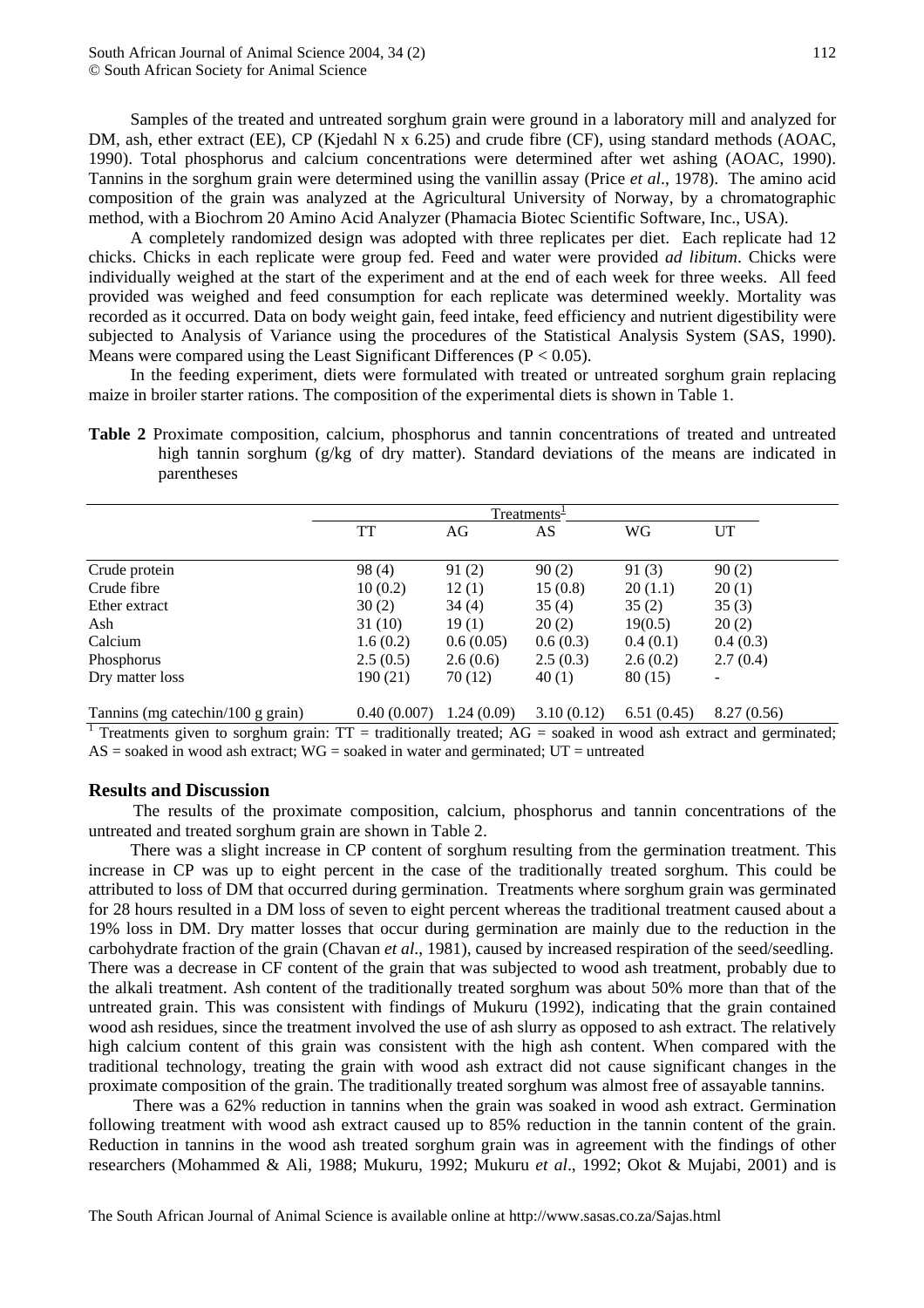probably due to polymerization of tannins to other compounds in an alkaline medium or due to reactions of tannins with cations such as potassium, sodium and calcium which are abundant in wood ash. The effect of wood ash treatment on the quality of protein of sorghum grain is presented in Table 3.

|                    | Treatments <sup>1</sup> |       |       |       |       |  |
|--------------------|-------------------------|-------|-------|-------|-------|--|
|                    | TT                      | AG    | AS    | WG    | UT    |  |
| <b>Amino acids</b> |                         |       |       |       |       |  |
| Cysteine           | 1.65                    | 1.75  | 1.72  | 1.70  | 1.73  |  |
| Methionine         | 1.90                    | 1.79  | 2.19  | 1.88  | 1.85  |  |
| Aspartic acid      | 7.66                    | 7.81  | 7.49  | 7.50  | 7.79  |  |
| Threonine          | 3.45                    | 3.48  | 3.44  | 3.44  | 3.46  |  |
| Serine             | 5.00                    | 5.01  | 5.21  | 5.00  | 5.10  |  |
| Glutamic acid      | 23.67                   | 23.59 | 23.87 | 23.69 | 23.92 |  |
| Proline            | 8.73                    | 8.19  | 8.52  | 8.39  | 8.60  |  |
| Glycine            | 3.25                    | 3.32  | 3.65  | 3.21  | 3.47  |  |
| Alanine            | 9.00                    | 9.30  | 10.66 | 9.39  | 10.24 |  |
| Valine             | 5.52                    | 5.44  | 5.74  | 5.50  | 5.71  |  |
| Isoleucine         | 4.72                    | 4.82  | 4.95  | 4.76  | 4.77  |  |
| Leucine            | 14.53                   | 14.92 | 15.59 | 14.50 | 14.16 |  |
| Tyrosine           | 4.16                    | 4.15  | 4.18  | 4.18  | 4.42  |  |
| Phenylalanine      | 5.95                    | 5.99  | 6.10  | 5.99  | 5.96  |  |
| Histidine          | 2.00                    | 2.13  | 2.25  | 2.20  | 2.18  |  |
| Lysine             | 1.80                    | 2.45  | 2.42  | 2.42  | 2.40  |  |
| Arginine           | 3.70                    | 4.44  | 4.51  | 4.50  | 4.34  |  |
| Protein $2$        | 9.75                    | 9.20  | 9.10  | 9.40  | 9.10  |  |

**Table 3** Amino acid distribution in treated and untreated high tannin sorghum grain (g amino acid per 16 g nitrogen**)** 

<sup>1</sup> Treatments given to sorghum grain:  $TT =$  traditionally treated;  $AG =$  soaked in wood ash extract and germinated; AS = soaked in wood ash extract;  $\overline{WG}$  = soaked in water and germinated;  $UT$  = untreated <sup>2</sup> Protein (N x 6.25)

For most of the amino acids, differences in concentration resulting from the various treatments were small. However, traditionally treated sorghum had lower concentrations of cysteine, alanine, histidine, lysine and arginine. In particular, the concentration of lysine in the traditionally treated sorghum was about 25% less than that in the untreated grain. Similarly, Muindi & Thomke (1981) reported reductions in arginine and lysine when sorghum grain was treated with Magadi soda. The efficiency of utilization of the sorghum protein depends on the amino acid balance as well as tannin content of the grain (Okoh *et al*., 1982). Lysine, which is one of the limiting amino acids in sorghum based diets (Elkin *et al*., 1978) was further reduced by the traditional treatment. The high alkali concentration in the wood ash slurry could be responsible for the negative effect on the quality of sorghum protein. It is likely that wood ash extract was too mild to affect the protein quality of the grain. Treatment of proteins with alkalis has been reported to have negative effects on the protein quality (De Groot & Slump, 1969; Liardon & Hurrell, 1983).

The results of the feeding experiment are shown in Table 4. There was no significant difference in feed intake between the maize based diet and the two diets that contained wood ash extract treated sorghum. However, chicks consumed less ( $P < 0.001$ ) of the diet that was based on untreated sorghum grain. Chicks consuming the maize based diet grew faster  $(P < 0.05)$  than those receiving the sorghum based diets. Within the sorghum based diets there was an improvement  $(P < 0.05)$  in growth rate with the ash treated sorghum. A 14% mortality rate was registered among chicks that were fed on the diet that contained untreated sorghum, compared to a mortality rate of five percent for the WG dietary treatment. There were no mortalities in the other dietary treatments. Treatment of sorghum grain with wood ash extract improved ( $P < 0.05$ ) digestibility of the sorghum based diets. However, digestibility of DM and CP for the maize based diet was superior ( $P <$ 0.05) when compared to diets that contained wood ash treated sorghum. This was probably responsible for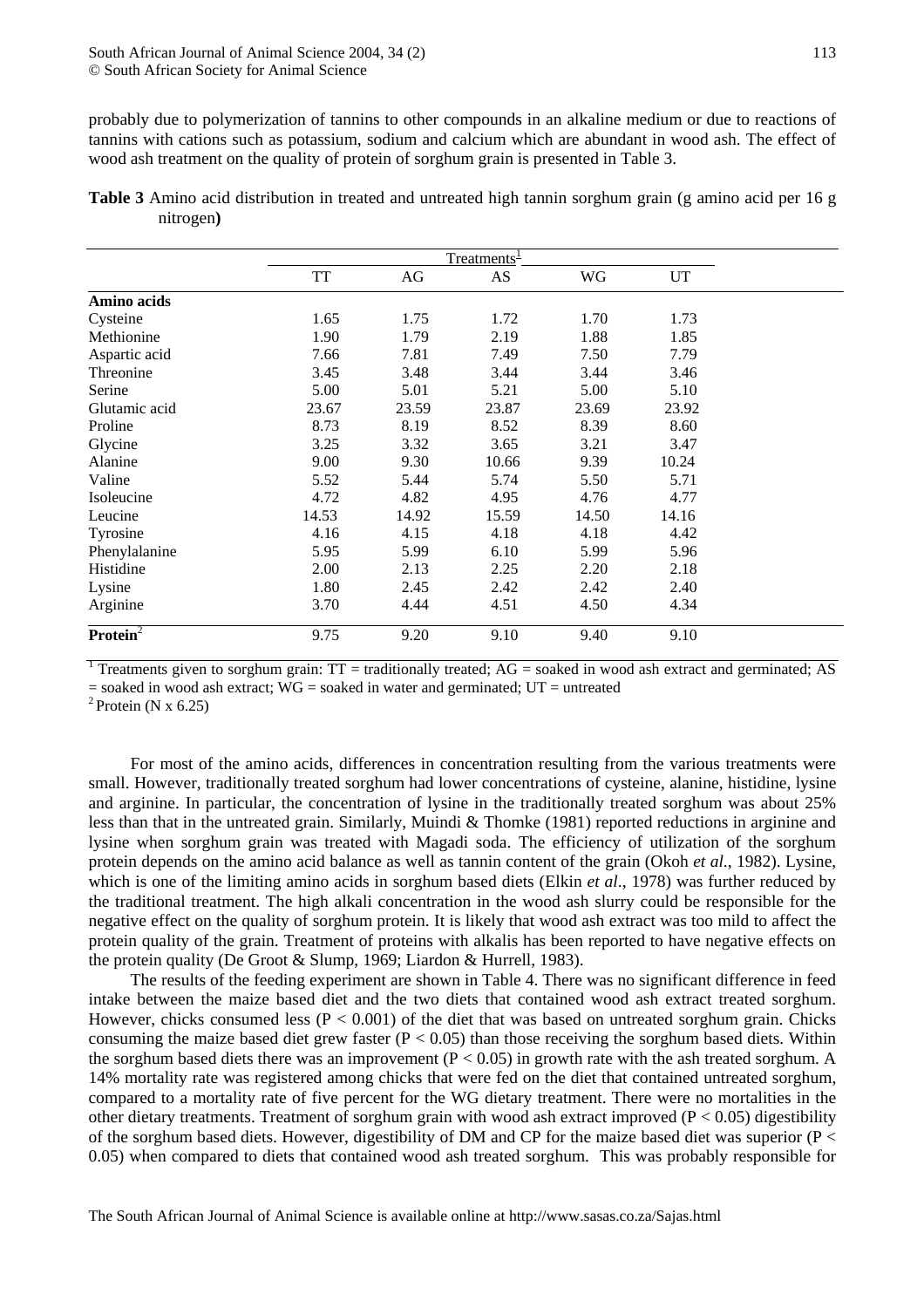the observed growth responses. The reduced weight gain for the diet that was based on untreated sorghum is in agreement with the results reported by several other researchers (Mitaru *et al*., 1983; Banda-Nyirenda & Vohra, 1990; Elkin *et al*., 1990; Jacob *et al*., 1996). Improvements in feed intake, weight gain and nutrient digestibility of the diets that contained wood ash treated sorghum appear to be consistent with the reduced tannin content of the grain. In a similar study Mohammed & Ali (1988) reported a reduction of 81% in tannin content when sorghum was soaked in wood ash extract and a 24% improvement in growth rate when broiler chicks were fed on a diet containing this treated sorghum. Tannins present in feedstuffs are known to reduce protein and amino acid digestibility (Mitaru *et al*., 1985) mainly by way of complexing with both dietary and endogenous proteins (Daiber, 1975). Although germination following the alkali treatment reduced dietary tannins to a very low level, the response to the maize based diet remained superior; suggesting that treated sorghum can best be used for partial replacement of maize in broiler diets.

|                                   | $\text{Diets}^{\perp}$ |                    |                   |                   |                | s.e.m. |
|-----------------------------------|------------------------|--------------------|-------------------|-------------------|----------------|--------|
|                                   | Maize                  | AG                 | AS                | WG                | UT             |        |
| <b>Growth responses</b>           |                        |                    |                   |                   |                |        |
| Weight gain $(g)$                 | 528 <sup>a</sup>       | 400 <sup>b</sup>   | 369 <sup>b</sup>  | $260^\circ$       | $230^{\circ}$  | 12.07  |
| Feed intake $(g)$                 | $866^a$                | $799^{\mathrm{a}}$ | 742 <sup>a</sup>  | $562^b$           | $527^{\rm b}$  | 35.50  |
| Feed : gain ratio                 | $1.64^{\circ}$         | 1.99 <sup>b</sup>  | $2.01^{b}$        | 2.16 <sup>a</sup> | $2.28^{a}$     | 0.012  |
| <b>Digestibility coefficients</b> |                        |                    |                   |                   |                |        |
| Dry matter                        | $0.63^{\rm a}$         | $0.58^{\rm b}$     | $0.55^{\circ}$    | $0.54^{\circ}$    | $0.51^d$       | 0.957  |
| Crude protein                     | $0.65^{\rm a}$         | $0.58^{\rm b}$     | $0.58^{\rm b}$    | $0.50^{\circ}$    | $0.50^{\circ}$ | 1.183  |
| <b>Starch</b>                     | $0.97^{\rm a}$         | $0.97^{\rm a}$     | 0.96 <sup>a</sup> | $0.94^{\rm b}$    | $0.92^{\circ}$ | 0.512  |

Table 4 Effect of replacing maize with treated or untreated sorghum on the performance of broilers (1-21) days**)** 

<sup>1</sup> Treatments given to sorghum grain:  $AG =$  soaked in wood ash extract and germinated;  $AS =$  soaked in wood ash extract;  $WG = soaked in water and germinated$ ;  $UT = untreated$ 

a, b, c, d Row means with common superscripts do not differ ( $P > 0.05$ )

s.e.m. - standard error of means

## **Conclusion**

Treatment of high tannin sorghum with wood ash extract is effective in reducing tannins, without affecting its nutrient composition. Germination following wood ash treatment further improves the feeding value of high tannin sorghum but should be limited to less than two days to minimize loss of DM. In places where wood ash is readily available the technology is simple and cheap. It provides a way in which feed manufacturers could utilize the relatively cheap high tannin sorghum, thus minimizing the cost of feeds and sparing maize for human consumption.

#### **Acknowledgements**

This work was supported by the Norwegian Council of Universities' Committee for Development, Research and Education (NUFU).

#### **References**

- Amira, C.D., 1992. Small grains in monogastric and ruminant feed formulations: Prospects and problems. In: Utilisation of sorghum and millets. Eds. Gomez, M.I., House, L.R., Rooney, L.W. & Dendy, D.A.V., International Crops Research Institute for the Semi-Arid Tropics, Patancheru, India. pp. 183-190. .
- AOAC, 1990. Official methods of analysis (13th ed.). Association of Official Analytical Chemists, Inc., Washington D.C., USA.
- Banda-Nyirenda, D.B.C. & Vohra, P., 1990. Nutritional improvement of tannin-containing sorghums (*Sorghum bicolor*) by sodium bicarbonate. Cereal Chem. 67, 533-537.